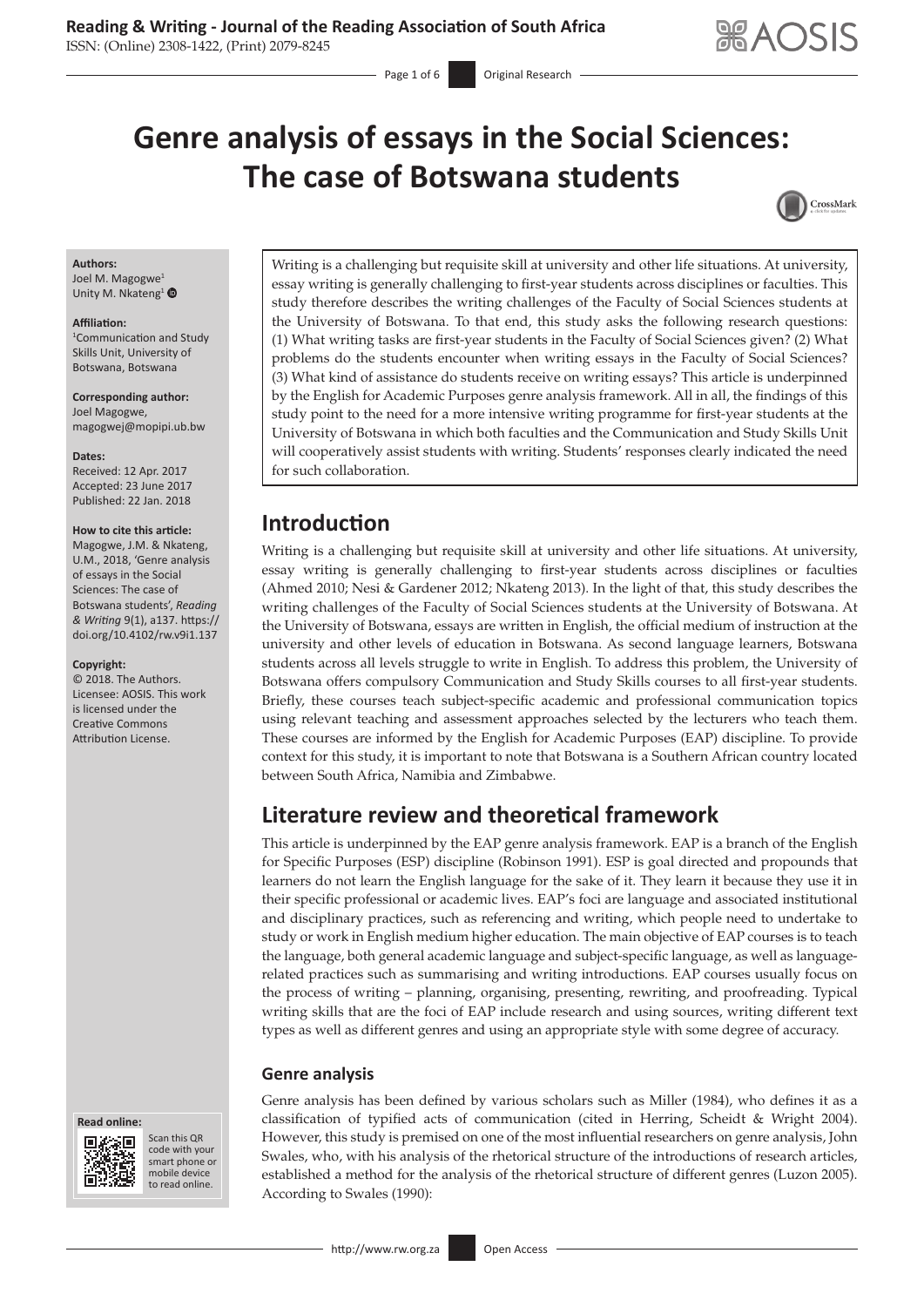A genre comprises a class of communicative events members of which share some set of communicative purposes. These purposes are recognised by the expert members of the parent discourse community, and thereby … Communicative purpose is both privileged criterion… (p. 58)

Discourse community according to Swales (1990) refers to a community in which a particular type of written text is shared. Swales posits that in a discourse community, the language medium is mainly a written text, that the use of language is essentially functional and that in a discourse community people become members of the community of their own will. According to Swales (1990), examples of genre include research papers, essays, theses, letters, poems, recipes and news broadcasts. Many genre-based studies have analysed genre structure or the different rhetorical moves that conform to the genre, lexico-grammatical features or the function of tenses in the genre, the use of nominalisation, the type of vocabulary and textualisation or the conventional use of specific linguistic features in certain genres.

### **Rationale and justification**

Rather than treat different disciplines as singular discourse communities with the same writing conventions, this study focuses solely on the Faculty of Social Sciences under the guarantee that most recent research has focused on tasks from a single discipline (e.g. Braine 1989; Carson 2001). Again, different researchers have found that there are different variations across disciplines (Bazerman 1981; Becher 1987). Furthermore, lecturers in different faculties of the universities expect students to write according to the expectations of their host faculties. Healey (2000:173) claims that 'there is a strong perception among [academic] staff that there are significant differences among disciplines in what academics do and how these activities are described and valued'.

According to Hyland (2000), students' needs must be clearly researched and it should be borne in mind that different subjects may have different needs at different levels in different institutions or countries. With that in mind, the authors of this article undertook this research with the objective of addressing the students' writing problems. Congruent with this objective is the notion that the central role of the EAP lecturer or course designer is to find out what learners need, what they have to do in their academic work or courses and help them to do that better in the time available. Secondly, EAP recognises that tertiary students possess different learning needs, which cannot be addressed by teaching them the same type of English language (Coffey 1984).

Notably, in some parts of the world, for over 20 years the types of writing tasks given to students have been examined in EAP context, especially in Science, Engineering and Business (Braine 1995; Davis 1998; Luzon 2005). But, as far as the authors of this study are concerned, there is no research similar to this one that has been conducted in Botswana.

This research thus sheds light on the written communication in the Social Sciences, and its findings contribute ideas on the design of academic writing skills syllabus for the Social Sciences and suggest where emphasis should be put when teaching. To that end, this study asks the following research questions:

- What writing tasks are first-year students in the Faculty of Social Sciences given?
- What problems do the students encounter when writing essays in the Faculty of Social Sciences?
- What kind of assistance do students receive on writing essays?

## **Methodology**

Seventeen essays written by Faculty of Social Sciences firstyear students in their various departments were examined. The essays were reviewed and analysed using Swales's (1990) genre analysis framework of moves as a guide. Swales notes that there is a regular pattern of 'moves' and 'steps' that appear in a certain order in the majority of introductions investigated. A move then becomes 'a unit that relates both to the writer's purpose and the content that s/he wishes to communicate' and 'a step is a lower level text unit than the move' (Dudley-Evans & St. John 2003:89). Most importantly, the objective of this study was not to analyse the essays under investigation at the 'text' level but only at the level of the 'move'. To analyse the essays, the organisation of the whole essay and its sections were examined, the purpose and style of writing the essay were identified and language features were studied too. To cater for inter-rater reliability, the two authors first individually read the essays and identified emerging patterns in terms of the organisation of the essays, their purpose and style and language problems. Then the authors met, compared their assessments and came up with a rubric, which they then used again to re-scrutinise the essays.

The sample of students in this study was conveniently selected from the lecturers' classes. The students were conveniently sampled in the sense that they were easy to reach by their lecturers who are the authors of this study. There were no specific criteria required to select the students, and all those willing to submit their essays were encouraged to do so. Eleven of the 17 students were voluntarily engaged in face-to-face interviews to get their views, experiences and problems they encounter when writing essays. The lecturers announced that any students interested in participating in the interviews could volunteer but only 11 agreed. The openended interview questions asked the students to identify the writing assignments or tasks they were required to do in the Social Science Faculty, to indicate why they were or were not satisfied with their writing, to identify the problems they encountered when writing academically, how much and what kind of assistance they received in writing academic essays and what they thought could be done to assist them to improve their writing. For ethical considerations, the students were asked to volunteer to participate in the research and they were also assured that information obtained from their essays and interviews would not be divulged without their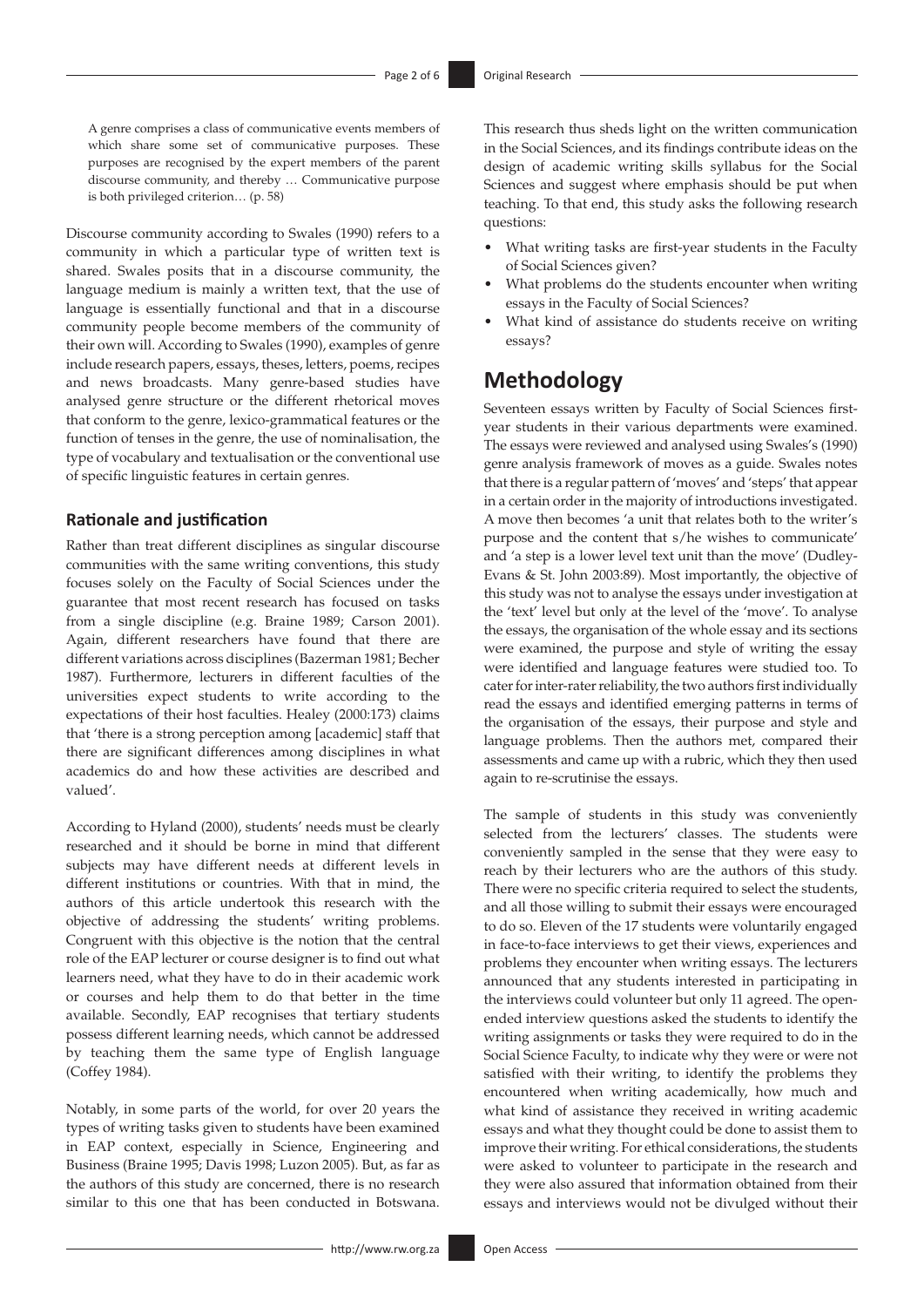consent and that it would mainly be used for the purpose of this study. The interviews, each of which lasted for approximately 20 min, were recorded and later transcribed by the authors.

### **Limitations**

Firstly, the findings of this study should be accepted against the understanding that essay writing is not the only type of writing done in the Social Sciences. Other types of writing include reports, research papers, literature reviews and case studies.

Secondly, only first-year essays were analysed and issues of writing in the Social Sciences discussed in this article are confined to the findings from that level only. In addition, the essays reviewed in this study came from students from different departments of the Faculty of Social Sciences, and thus the findings are not subject-specific. As already indicated, the sample of students in this study was conveniently selected from the authors' classes.

# **Findings and discussion**

What writing tasks are first-year students in the Faculty of Social Sciences given? First-year students who participated in this study gave divergent answers to this question, although they all agreed that most of the time they wrote essays for continuous assessment. One of the students summed this up by saying:

'We don't really do a lot of writing now, maybe in the future. I am not even quite sure about the kind of essays we write, but I think in future we will write an argumentative essay.' [Student A, Female, First Year]

Another one indicated that she was not sure about the types of essays they wrote, but they had been asked to discuss reasons why one of the political parties in Botswana engaged in some activities. Another student indicated that they did a lot of essay writing and that the type of writing tasks they did depended on the types of questions they wrote. Other students indicated that they were given essays where they had to define key terms, while others said they were given questions where they had to go out to collect data or research. All in all,  $59\%$  ( $n = 10$ ) of the 17 essays analysed were discussion type essays. Discussion essays require students to discuss issues surrounding a particular topic, usually that are debatable or open to argument. Given that students who participated in this study came from different departments within the Faculty of Social Sciences, it is possible that they were required to write different types of texts or essays in their various departments. However, it is important to note that almost all of those who were interviewed pursued the same programme of study, degree or academic plan.

Another objective of this study was to analyse the organisational structure of the essays in terms of purpose, style and language features. Ahmed (2010) states that a coherent essay consists of an introduction, a thesis statement, rhetorical support and a conclusion. The authors of this article expected that the students' essays would have all these three parts. All the 17 essays had an introduction, defined key words, provided relevant topics and provided a conclusion. Most essays were introduced with the following statements: 'the aim of this essay is …' or 'the purpose of this essay is to …'. Interestingly, in most essays, the purpose of the essay was not concordant with the development of the essay. These findings suggest that students need to develop the skill of writing creative introductions in order to make their essays more interesting or scholarly.

Students also confused essay writing with report writing. For example, in one essay the student wrote an abstract and called it an introduction. Another essay was subdivided like a research report with headings and subheadings such as 'abstract', 'introduction and background', 'theoretical framework', 'findings' and 'recommendations'. This suggests the need to ground the students in genre-based pedagogy so that they can distinguish the different writing genres in their discipline.

Ideas in all the essays were incoherent and not well developed. The paragraphs were not properly linked or cohesive. One of the interviewees indicated that 'I need help with writing coherently and sometimes I drift from one topic to another'. According to Ahmed (2010):

producing a coherent piece of writing is an enormous challenge, especially in one's second language. This is magnified by the fact that the rhetorical conventions of English texts – the structure, style, and organization – often differ from those in other languages. (p. 211)

It seems that the Faculty of Social Sciences students need guidance on the process of writing and that feedback should be given during each stage of the process so that the students can appreciate the systematic development or unfolding of ideas during the writing process. One of the interviewees indicated that they only got feedback after marking or when they were asked to resubmit the essay. Therefore, stage-bystage feedback is highly recommended.

In so far as writing perceptions are concerned, students claimed to be coping well, although they identified a number of areas where they needed assistance. These include: 'understanding the topic', 'quoting', 'paraphrasing', 'referencing', 'arranging ideas', 'insufficient vocabulary' and 'linking paragraphs'. One student said:

'I need more help in referencing and paraphrasing, and I really find it difficult to use my own words.' [Student B, Male, First Year]

At the micro-level, the omission of words in the essays showed that students did not proofread their essays before submitting them. For example:

'These youth face many ^ while they are in sex work industry.' [Student C, Female, First Year]1

1.This symbol (^) means that the student omitted information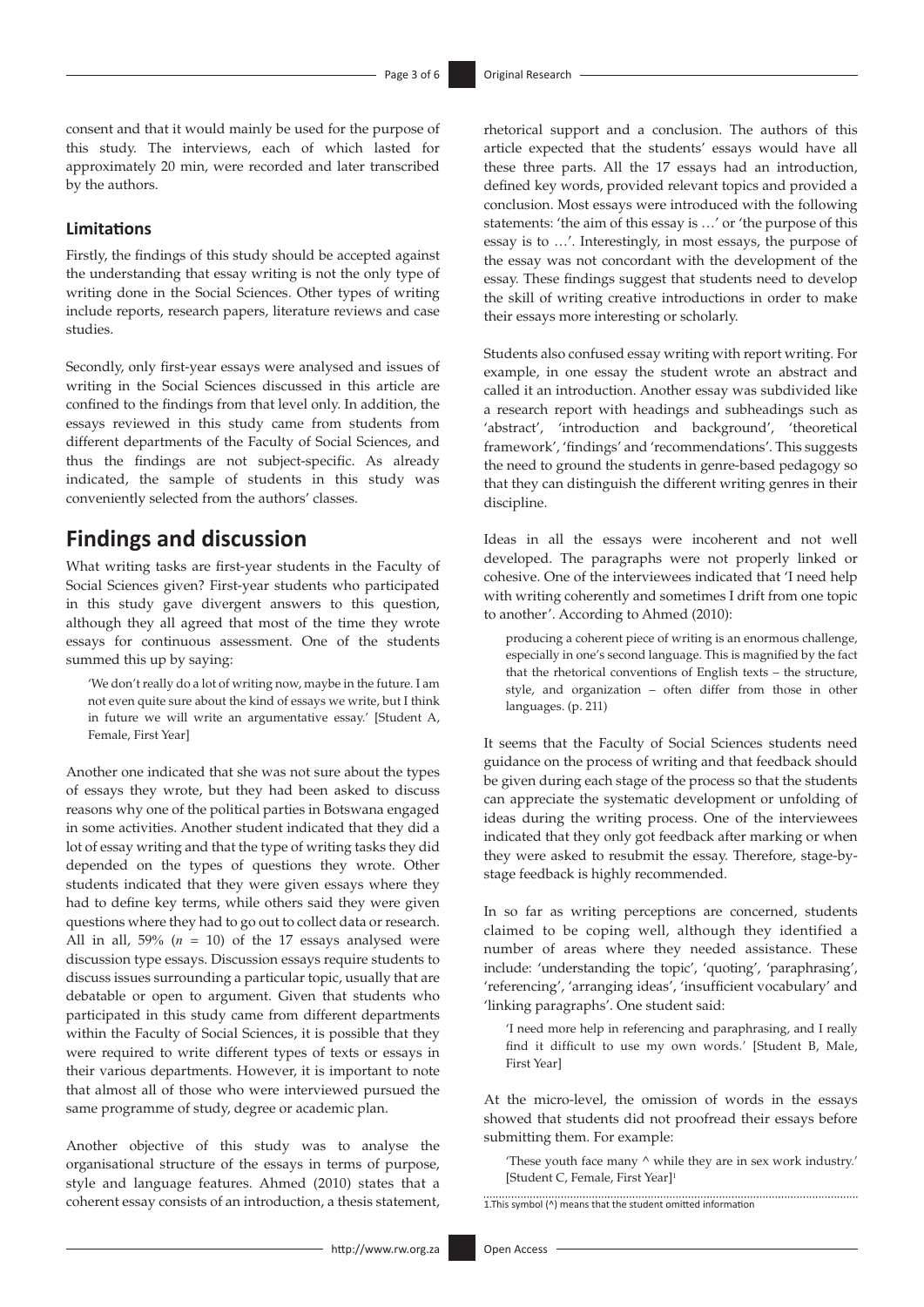Some essays contained informal language such as that used in oral presentations. For example,

'These young sex workers don't go to hospitals because they fear the horrifying experiences they'll receive. After all they are humans like we are.' [Student D, Female, First Year]

Plagiarism was another common problem in the essays, and students did not acknowledge their sources.

Finally, this study sought to find out how much assistance students received in writing essays. One student indicated that their Public Administration tutor taught them how to format an essay and how to interpret an essay question. Another student said:

'This semester we were given an assignment in Political Science and I was assisted by a third year student on referencing. At the library we met somebody who told us the same thing.' [Student B, Female, First Year]

The same student indicated that she was happy that their Communication Skills Lecturer gave them a passage and asked them to reference and paraphrase. The third student indicated that their Communication Skills Lecturer 'took us to the library and gave us detailed information on how to use the library and the internet, but our Public Administration tutor just explained the topics'. A fourth one claimed that:

'I have never been helped in Political Science, but in Communication Skills I don't think we have touched on writing. Definitely Communication Skills and Political Science should work together to improve our essay writing.' [Student D, Female, First Year]

#### The fifth student said:

'I don't think what is being done is good enough, we need more time on writing. More time is being given to presentations in Communication Skills.' [Student E, Male, First Year]

Finally, the sixth student said:

'I don't think our Public Administration tutor and Communication Skills lecturer are working together. They assume that one is covering what the other is not covering in class.' [Student F, Male, First Year]

These findings suggest that writing support given to firstyear students should be more organised. This further suggests the need for collaboration between the Faculty of Social Sciences and the Communication and Study Skills Unit (CSSU), which offers academic writing advice.

In summary, the findings of this study show that first-year Faculty of Social Science students who participated in this study confirmed that they wrote essays more than other types of writing. Although students perceived their writing to be generally good, the findings suggest that they confused essay writing with other forms of writing such as report writing. They also acknowledged making writing errors, most of which included challenging skills of paraphrasing, quoting and referencing. Other common writing problems at the University of Botswana related to paraphrasing are overlong sentences normally caused by comma-splices, runon ideas and redundancy. These sentence writing problems seem to be caused by mother tongue interference in writing. All in all, the findings of this study point to the need for a more intensive writing programme for first-year students at the University of Botswana in which both faculties and the CSSU will cooperatively assist students with writing. Students' responses clearly indicated the need for such collaboration.

### **Implications**

Several implications arise from the findings of this study. Firstly, the students were asked to identify different types of writing they did in their faculty or respective departments. As shown in the findings section, they gave divergent answers to this question, although they all agreed that most of the time they wrote essays for continuous assessment. This suggests that the students were not well acquainted with the various writing genres in their discipline. In order to address this confusion, it is important to make the students aware right at the beginning of their studies that different courses require different written assignments. Zhu (2004) shares the same sentiment.

In addition to raising awareness about the different genres, students should be familiarised with differences between these written academic genres. The analysis of the essays in this study showed that some students used the report writing rhetorical mode or style to write an essay. They should, therefore, be made aware that different genres require different structures (e.g. abstracts, introductions and sections) and linguistic devices (e.g. words showing the writer's stand or identity). This proposition is supported by Dudley-Evans and St. John's (2003) assertion that:

In the academic context, students are required to produce specific writing genres such as essay, summary, critical review … and focus on the distinguishing regularities of structure of different text types can help learners build a repertoire of the organization and the relevant language forms of different genres. (Al-Khasawneh & Maher 2010:2)

Students should also be made aware of the nature of audience for which different genres are written. For example, they should be aware that academic writing style is for the academic community (such as lecturers and peers) and that professional writing style is used for the professional audience (or non-academic readers). To support the above suggestion, Zhu (2004) asserts:

It is important to teach second language learners how to write for different audiences, academic and non-academic, and help them develop the ability to organize and present information based on an assessment of audience needs. (p. 132)

Students should also be made aware of common English as Second Language (ESL) writing errors or problems such as 'understanding the topic', 'quoting', 'paraphrasing',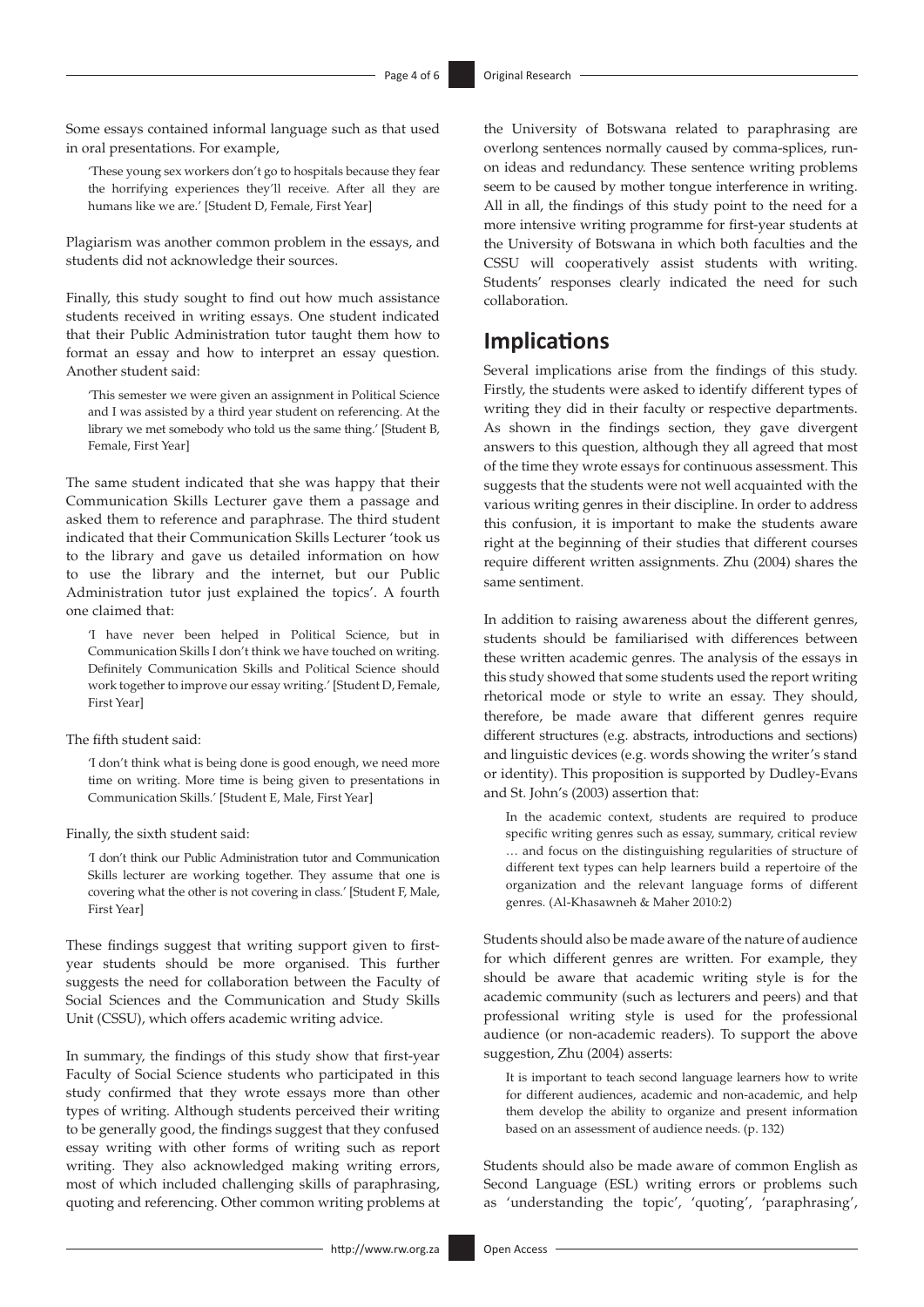'referencing', 'arranging ideas', 'lack of vocabulary' and 'linking paragraphs'.

Awareness-raising on its own may not be sufficient to address students' essay writing problems. Establishing collaboration between Faculty of Social Sciences content lecturers and CSSU lecturers offering EAP courses may bring another solution to the writing problems. This is because lack of collaboration may cause confusion for the students in terms of conflicting and contrasting specific writing requirements from content lecturers and CSSU lecturers. The findings of this study showed that the support students were getting from their faculty needed to be more organised and that the CSSU should provide support that addresses specific writing needs of the students. In a similar study, Lea and Street (1998) conducted interviews in which learning support staff questioned whether academic staff was aware that they were asking for specific ways of writing knowledge from their students. Similarly, collaboration can also be encouraged between students themselves. For instance, Zhu (2004) posits that:

Writing courses and instructors could help second language learners further develop teamwork skills. In cooperative groups, members must know how to negotiate a common task as well as their individual responsibilities, how to provide input and feedback on others' work, and how to reach consensus when conflicts arise.

Finally, in conjunction with content lecturers, it is imperative for the CSSU to develop writing materials that will help the Faculty of Social Sciences learners acquire some of the genres that they will be required to understand and eventually produce as part of their academic studies or research. Based on this analysis, they could design EAP teaching materials, which would enable students to use certain linguistic and stylistic strategies that could enable them to become accepted members of their discourse communities.

### **Conclusions and recommendations**

The findings of this study have unearthed very important issues that need to be considered in an attempt to provide writing support for the Social Sciences ESL students and by extension students from all university faculties. Firstly, the findings showed the need to raise students' awareness of different writing genres and their integral differences and uses. Secondly, a more organised writing course is imperative through collaboration between content lecturers and CSSU lecturers. The two should conduct a needs assessment and syllabus review and use the results to design a fully fledged writing skills course for Social Science students and by extension for all faculties. For example, the analysis of essays in this study revealed that there was a need for students to be taught referencing, in-text citations and the use of paraphrasing. This study further recommends research investigating types of writing done in all faculties of the University of Botswana and in all departments in each faculty. The research may unearth the discrepancies existing between content courses and EAP in terms of the type of

content and relevant approaches of teaching the essays and other writing genres. This interdisciplinary research can be conducted by both content lecturers and CSSU lecturers.

### **Acknowledgements**

We are deeply indebted to students who participated in this study as respondents and to colleagues who offered advice during the conference where this article was presented. This study would not have been possible without their help.

### **Competing interests**

The authors declare that they have no financial or personal relationships that may have inappropriately influenced them in writing this article.

### **Authors' contributions**

Both J.M.M. and U.M.N. agreed to write on this topic and to design the study. U.M.N. was responsible for collecting the data after both of them had agreed on the method and procedure of data collection. Both of them analysed the data. J.M.M. was more responsible for putting the article together, and both of them edited and finalised it.

### **References**

- Ahmed, A.H., 2010, 'Students' problems with cohesion and coherence in EFL essay writing in Egypt: Different perspectives', *Literacy Information and Computer Education Journal (LICEJ)* 1(4), pp. 211–221. [https://doi.org/10.20533/](https://doi.org/10.20533/licej.2040.2589.2010.0030) [licej.2040.2589.2010.0030](https://doi.org/10.20533/licej.2040.2589.2010.0030) 211-221
- Al-Khasawneh, F.M.S. & Maher, S., 2010, 'Writing for academic purposes: Problems faced by Arab postgraduate students of the college of business, UUM', *ESP World*  $9(2)$ ,  $1-23$ .
- Bazerman, C., 1981, 'What written knowledge does: Three examples of academic discourse', *Philosophy of the Social Sciences* 11, 361–388. [https://doi.org/](https://doi.org/10.1177/004839318101100305) [10.1177/004839318101100305](https://doi.org/10.1177/004839318101100305)
- Becher, T., 1987, 'Disciplinary discourse', *Studies in Higher Education* 12, 261–274. <https://doi.org/10.1080/03075078712331378052>
- Braine, G., 1989, 'Writing in science and technology: An analysis of assignments from ten undergraduate courses', *English for Specific Purposes* 8, 3–16. [https://doi.](https://doi.org/10.1016/0889-4906(89)90003-3) [org/10.1016/0889-4906\(89\)90003-3](https://doi.org/10.1016/0889-4906(89)90003-3)
- Braine, G., 1995, 'Writing in the natural sciences and engineering', in D. Belcher & G. Braine (eds.), *Academic writing in a second language*, pp. 113–134, Ablex Publishing Corporation, Norwood, NJ.
- Carson, J., 2001, 'A task analysis of reading and writing in academic contexts', in D. Belcher & A. Hirvela (eds.), *Linking literacies: Perspectives on L2 reading-writing connections*, pp. 48–83, The University of Michigan Press, Ann Arbor, MI.
- Coffey, B., 1984, 'State of the art article English for specific purposes', *Language Teaching* 17(1), 2–16. <https://doi.org/10.1017/S0261444800010405>
- Davis, T.M., 1998, *Open doors 1997/98: Report on international educational exchange*, Institute of International Education, New York.
- Dudley-Evans, T. & St. John, M.J., 2003, *Developments in ESP. A multi-disciplinary approach*, Cambridge University Press, Cambridge.
- Healey, M., 2000, 'Developing the scholarship of teaching in higher education: A discipline based approach', *Higher Education Research and Development* 19, 169–189.<https://doi.org/10.1080/072943600445637>
- Herring, S.C., Scheidt, L.A., Bonus, S. & Wright, E., 2004, 'Bridging the gap: A genre analysis of weblogs', in *Proceedings of the 37th Annual Hawaii International Conference on System Sciences, 2004*, January, IEEE, January 5–8, 2004, pp.11–21
- Hyland, K., 2000, *Disciplinary discourses: Social interactions in academic writing*, Longman, London.
- Lea, M. & Street, B., 1998, 'Student writing in higher education: An academic literacies approach', *Studies in Higher Education* 23(2), 157. [https://doi.org/10.1080/03075](https://doi.org/10.1080/03075079812331380364) [079812331380364](https://doi.org/10.1080/03075079812331380364)
- Lea, M. & Street, B., 2006, 'The "academic literacies" model: Theory and applications', *Theory into Practice* 45(4), 368–377. [https://doi.org/10.1207/](https://doi.org/10.1207/s15430421tip4504_11) [s15430421tip4504\\_11](https://doi.org/10.1207/s15430421tip4504_11)
- Luzon, M.J., 2005, 'Genre analysis in technical communication', *IEEE Transactions on Professional Communication* 48(3), 285–295. [https://doi.org/10.1109/](https://doi.org/10.1109/TPC.2005.853937) [TPC.2005.853937](https://doi.org/10.1109/TPC.2005.853937)